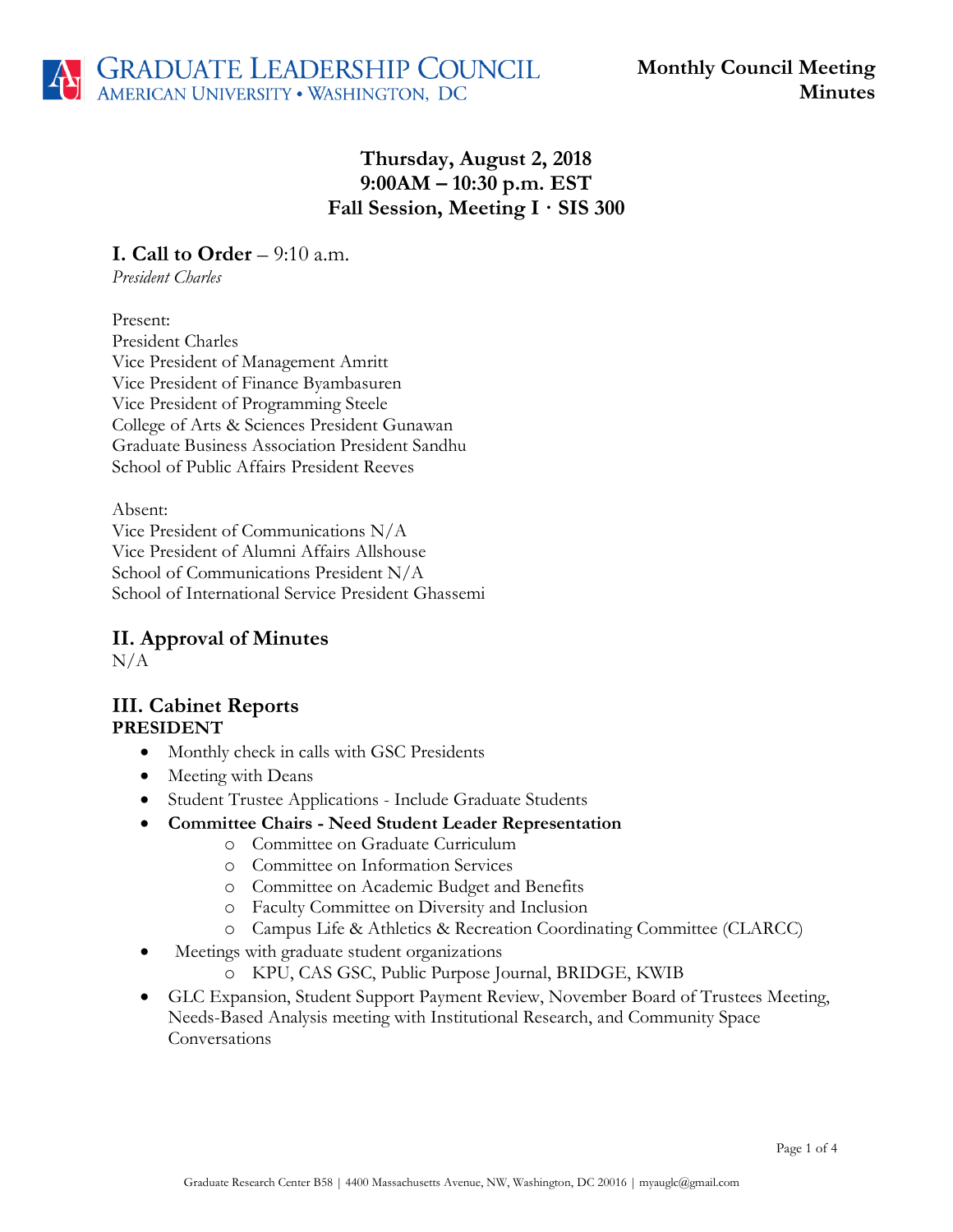#### **VICE PRESIDENT OF MANAGEMENT**

- In July the council held its summer retreat that focused on organizational planning and leadership development for the 2018-2019 academic year. The materials and notes from the retreat will be shared with the council in following weeks.
- The council has obtained access to their office space located within the Graduate Research Center of the Library-School of International Service. The council will be able to utilize the digital signs in the spaces for announcements and other messaging.
- Two out of four designers have expressed interest in assisting with the redesign of the coucil website, social media handles, and collateral. One of the designers will be joining the council at the August meeting to discuss their proposed designer further.
- A working group chaired by the VP of Management to revise the council's Constitution and create a set of Bylaws. A separate meeting will be convened to discuss financing within the bylaws with the Vice President of Finance.

#### **VICE PRESIDENT OF FINANCE**

- Meeting with Ebonie Smith and Calvin Haney from Student Activities about budget outlook and financial process for the upcoming year
- Budget breakdown for each School Approval Stage
- Working out dates for financial training for each school's Presidents and Treasurers
- Upcoming meeting on August 7 with Carl to establish ways to better communicate with Treasurers from each school and procedures to encourage efficient spending of their funds
- Will be announcing the dates for financial training by August 10

#### **VICE PRESIDENT OF COMMUNICATIONS**

 $N/A$ 

# **VICE PRESIDENT OF ALUMNI AFFAIRS**

N/A

#### **VICE PRESIDENT OF PROGRAMMING**

- In the process of seeing contacts from last year and reaching out to the former Vice President of Alumni Affairs for advice.
- In the process of reading e-mails in inbox from the previous year.
- In the process of reviewing past events and programming materials.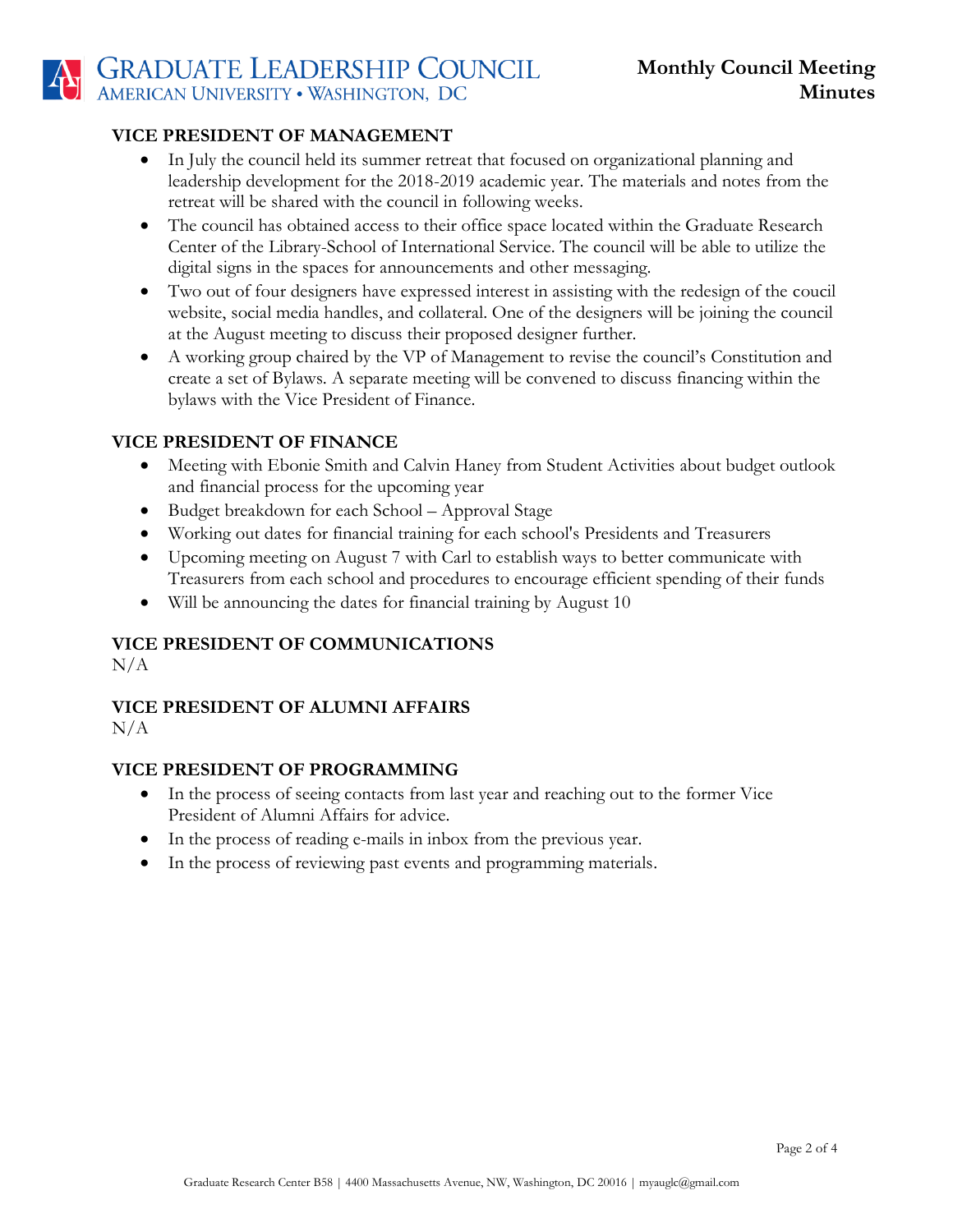### **IV. Council Reports COLLEGE OF ARTS AND SCIENCES**

- Application for VP position in CAS executive board.
- Call for senators for departments without representatives.
- Met with current members of executive board to discuss
	- o GLC updates
	- o Administrative updates and procedures
	- o Student resources
	- o Goals for the academic year.
- Communicating with OGSR to collaborate on workshops for graduate students.

#### **GRADUATE BUSINESS ASSOCIATION**

- GBA in collaboration with other Kogod Graduate Clubs is working on logistics for a social hour in the first week back.
- The association have also been discussing events we would like to do for the first semester.

# **SCHOOL OF COMMUNICATIONS**

 $N/A$ 

#### **SCHOOL OF INTERNATIONAL SERVICE**   $N/A$

#### **SCHOOL OF PUBLIC AFFAIRS**

- Orientation
	- o E-board will be at Welcome Reception
	- o Creating flyers to include in orientation material with our website and social media pages and will also include information for upcoming election
- Orientation Happy Hour
	- o Tenleytown Bar and Grille paying for appetizers
	- o August 24
- Scavenger Hunt
	- o Planning for September 8 (rain date September 15)
	- o Finalizing details in two weeks
- Website
	- o Communications Director got trained and has access to edit our website
	- o Will take new pictures when we have a full board
- Business cards
	- o Promoting to students new and current how to get business cards from AU
	- o Will also be included on our website